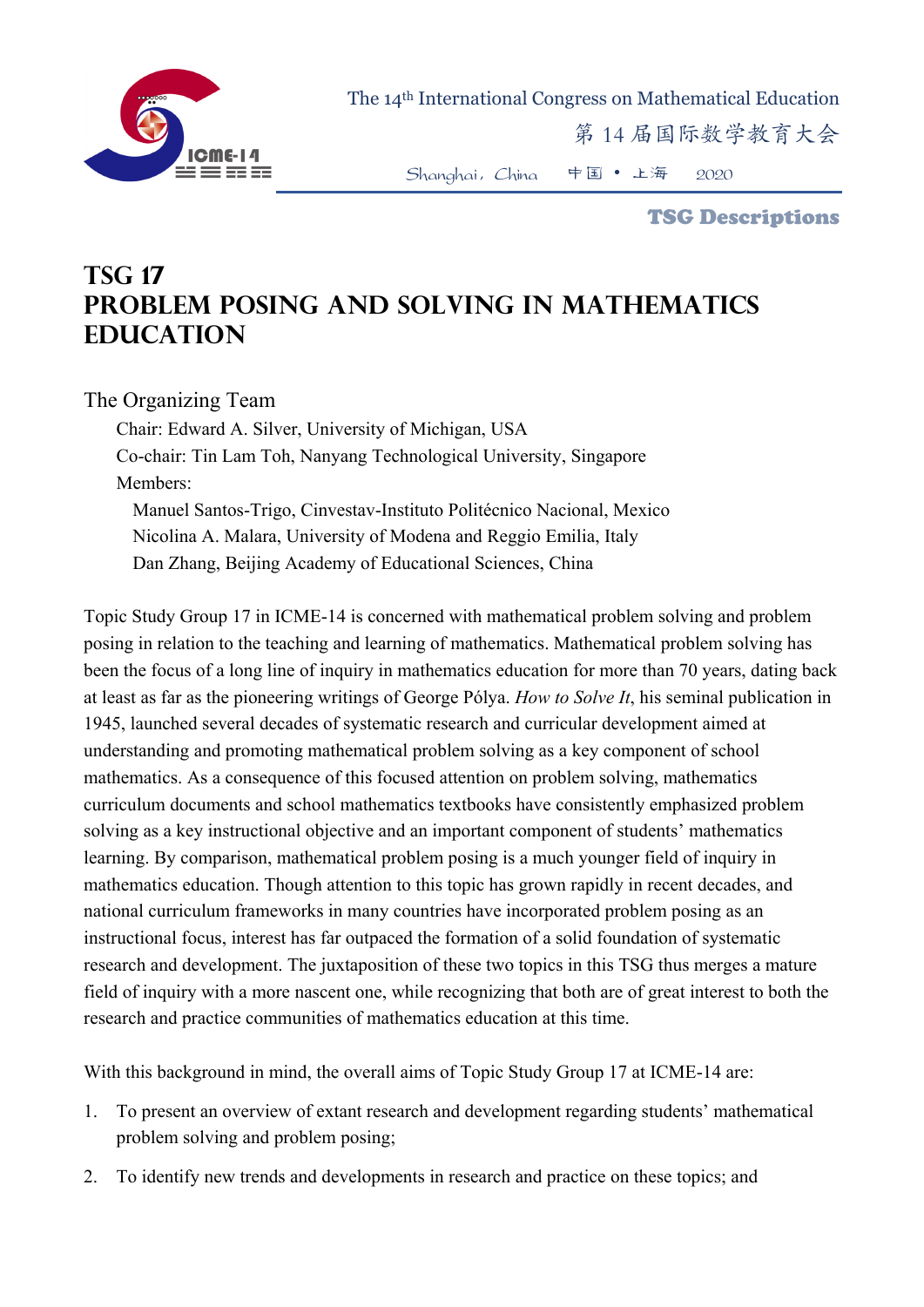3. To engage participants in critical reflection on these topics toward an agenda for future research and development.

We welcome theoretical, methodological, empirical, or developmental contributions (paper or poster proposals) that are relevant to issues such as the following at any educational level (primary school, lower secondary school, upper secondary school, and university):

- $\checkmark$  What do problem-posing and problem-solving activities involve and why they are important in learning mathematics?
- $\checkmark$  How has problem-solving research and development evolved in terms of themes and methodological issues?
- $\checkmark$  How have different conceptual frameworks been used to explain development of mathematical problem-posing (or problem-solving) competencies?
- $\checkmark$  How has the relationship between problem solving and problem posing in mathematics education been studied, and what has been learned?
- $\checkmark$  How are problem posing and problem solving characterized in contemporary mathematics curriculum standards and frameworks as objectives for all students?
- $\checkmark$  How do contemporary mathematics textbooks treat problem posing and problem solving?
- $\checkmark$  How are problem posing and problem solving treated by teachers in mathematics classrooms? What are key features of instructional models or approaches to effective problem-posing and problem-solving activities in the mathematics classroom?
- $\checkmark$  What are effective models or approaches to assisting and supporting teachers to incorporate problem posing and problem solving in their mathematics instruction?
- $\checkmark$  What have we learned about how to assess students' mathematical problem-posing and problemsolving competencies?
- $\checkmark$  In what ways are problem posing and problem solving implicated in the characterization or development of mathematically talented students? Or students who have difficulty learning mathematics?
- $\checkmark$  In what way does widespread availability of information technology affect the learning objectives and tasks of problem posing and problem solving in the mathematics classroom? (How) does the systematic use of digital technologies shape and influence the processes involved in posing and solving mathematical problems? Are particular technological tools effective in promoting students' problem posing or problem solving?